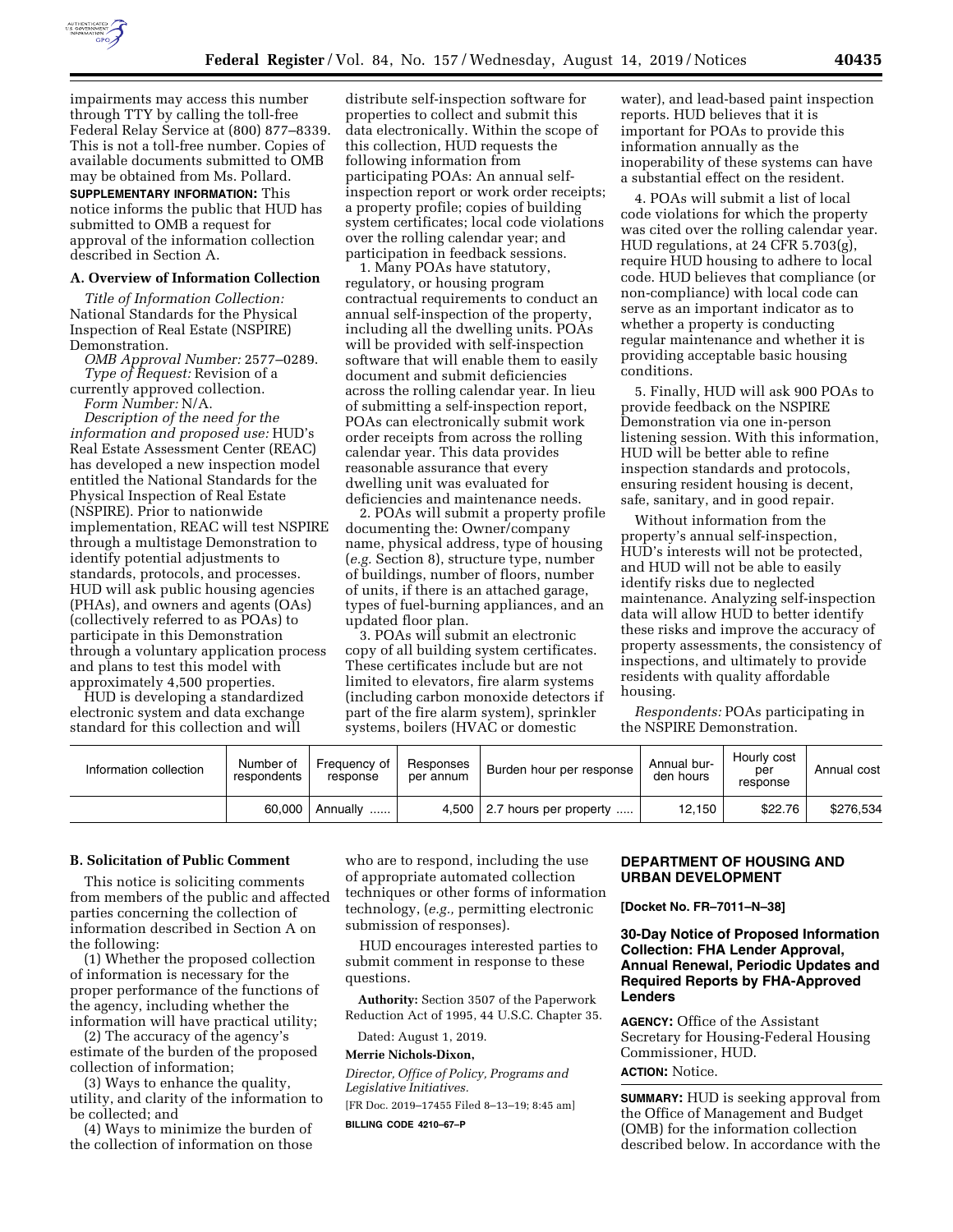Paperwork Reduction Act (PRA), HUD is requesting comment from all interested parties on the proposed collection of information. The purpose of this notice is to allow for 30 days of public comment.

**DATES:** *Comments Due Date: September 13, 2019.* 

**ADDRESSES:** Interested persons are invited to submit comments regarding this proposal. Comments should refer to the proposal by name and/or OMB Control Number and should be sent to: Colette Pollard, Reports Management Officer, QDAM, Department of Housing and Urban Development, 451 7th Street SW, Room 4176, Washington, DC 20410–5000; telephone 202–402–3400 (this is not a toll-free number) or email at *[Colette.Pollard@hud.gov](mailto:Colette.Pollard@hud.gov)* for a copy of the proposed forms or other available information. Persons with hearing or speech impairments may access this number through TTY by calling the tollfree Federal Relay Service at 800–877– 8339.

**FOR FURTHER INFORMATION CONTACT:** 

Volky Garcia, Director, Lender Approval and Recertification Division, Office of Lender Activities and Program Compliance, Office of Single Family Housing, U.S. Department of Housing and Urban Development, 490 L'Enfant Plaza East SW, Room P3214, Washington, DC 20024–8000; email *[Volky.A.Garcia@hud.gov,](mailto:Volky.A.Garcia@hud.gov)* or telephone 202–402–8229. This is not a toll-free number. Persons with hearing or speech impairments may access this number through TTY by calling the toll-free Federal Relay Service at 800–877–8339.

Copies of available documents submitted to OMB may be obtained from Ms. Pollard.

**SUPPLEMENTARY INFORMATION:** This notice informs the public that HUD has submitted to OMB a request for approval of the information collection described in Section A. The **Federal Register** notice that solicited public comment on the information collection for a period of 60 days was published on March 12, 2019 at 84 FR 8888.

#### **A. Overview of Information Collection**

*Title of Information Collection:* FHA Lender Approval, Annual Renewal, Periodic Updates and Required Reports by FHA-Approved Lenders.

*OMB Approval Number:* 2502–0005. *Type of Request:* Revision of a

currently approved collection. *Form Number:* Online form

(previously HUD–92001–A) and Annual Certification, with no corresponding number.

*Description of the need for the information and proposed use:* Title II

of the National Housing Act, as amended, 12 U.S.C. 1703, 1709, and 1715b, 42 U.S.C. 1436(a) 3535(d), authorizes the Secretary of HUD to prescribe terms and conditions with respect to mortgage insurance under the above act. Criteria for approval to become a Title I lender and/or Title II mortgagee, as well as requirements to maintain that approval, are specified in 24 CFR 202, 24 CFR 203.433, 24 CFR 203.434 and Handbook HUD 4000.1, which became effective on September 14, 2015. The requirements in Handbook HUD 4000.1 represent the consolidation of those previously set forth in Handbooks HUD 4700.2 & 4060.1 and various Title I Letters and Mortgagee Letters.

31 U.S.C. 7701, the Debt Collection Improvement Act of 1986, authorizes ''the head of an agency administering an included Federal loan program'' to collect taxpayer identifying numbers for ''a lender or servicer in a Federal guaranteed or insured loan program administered by the agency.'' Executive Order 9397, as amended by Executive Order 13478, also authorizes federal departments and agencies to use Social Security Numbers ''as a system to organize and identify individual persons.''

The information is used by FHA to verify that lenders meet all approval, renewal and compliance requirements at all times. It is also used to assist FHA in managing its financial risks and to protect consumers from lender noncompliance with FHA regulations.

The figures below were updated by using Fiscal Year 2018 annual lender approval and recertification submission data. This revision reflects a decrease in the entire OMB approval number burden hours which is attributable to a change in the annual certification responses.

*Respondents* (*i.e.* affected public): Regulatory or compliance.

*Estimated Number of Respondents:*  2,852.

*Estimated Number of Responses:*  18,982.

*Frequency of Response:* Annual/ Periodic.

*Average Hours per Response:* 1 hour. *Total Estimated Burdens:* 13,231.

In addition to the 60 days of public comment that HUD provided on this information collection, HUD also provided the public an opportunity to comment on the FHA Annual Lender Certification through FHA's Office of Single Family Housing ''Drafting Table'' at *[https://www.hud.gov/program](https://www.hud.gov/program_offices/housing/sfh/SFH_policy_drafts)*\_ *[offices/housing/sfh/SFH](https://www.hud.gov/program_offices/housing/sfh/SFH_policy_drafts)*\_*policy*\_*drafts.*  HUD received comments that the annual certification statements require overly

broad attestation of regulatory and Handbook provisions which already require strict compliance with all HUD regulations and requirements necessary to maintain the Mortgagee's FHA approval as codified in 24 CFR 202.5. Generally, the commenters recommended that HUD: (1) Rescind the annual certification statements since the National Housing Act does not require certification of compliance with FHA eligibility requirements or completion of an annual certification; or (2) revise the annual certification statements to a general acknowledgement of the existence of policies and procedures that are reasonably designed to ensure material compliance. In response to the feedback and recommendations, HUD developed a streamlined FHA Annual Lender Certification attached as Appendix A.

#### **B. Solicitation of Public Comment**

This notice is soliciting comments from members of the public and affected parties concerning the collection of information described in Section A on the following:

(1) Whether the proposed collection of information is necessary for the proper performance of the functions of the agency, including whether the information will have practical utility;

(2) The accuracy of the agency's estimate of the burden of the proposed collection of information;

(3) Ways to enhance the quality, utility, and clarity of the information to be collected; and

(4) Ways to minimize the burden of the collection of information on those who are to respond; including using the appropriate automated collection techniques or other forms of information technology, *e.g.,* permitting electronic submission of responses. HUD encourages interested parties to submit comment in response to these questions.

**Authority:** Section 3507 of the Paperwork Reduction Act of 1995, 44 U.S.C. Chapter 35.

Dated: August 9, 2019.

## **Colette Pollard,**

*Department Reports Management Officer, Office of the Chief Information Officer.* 

## **Appendix A**

## **FHA Lender Annual Certification Statements (All Mortgagees)**

## **DRAFT as of 7/29/2019**

1. I acknowledge that I am a Corporate Officer of the abovementioned Mortgagee (hereinafter referred to as ''the Mortgagee'') authorized to execute these certifications and acknowledgements on behalf of the Mortgagee.

2. I certify that, during the Certification Period, the Mortgagee, or any Corporate